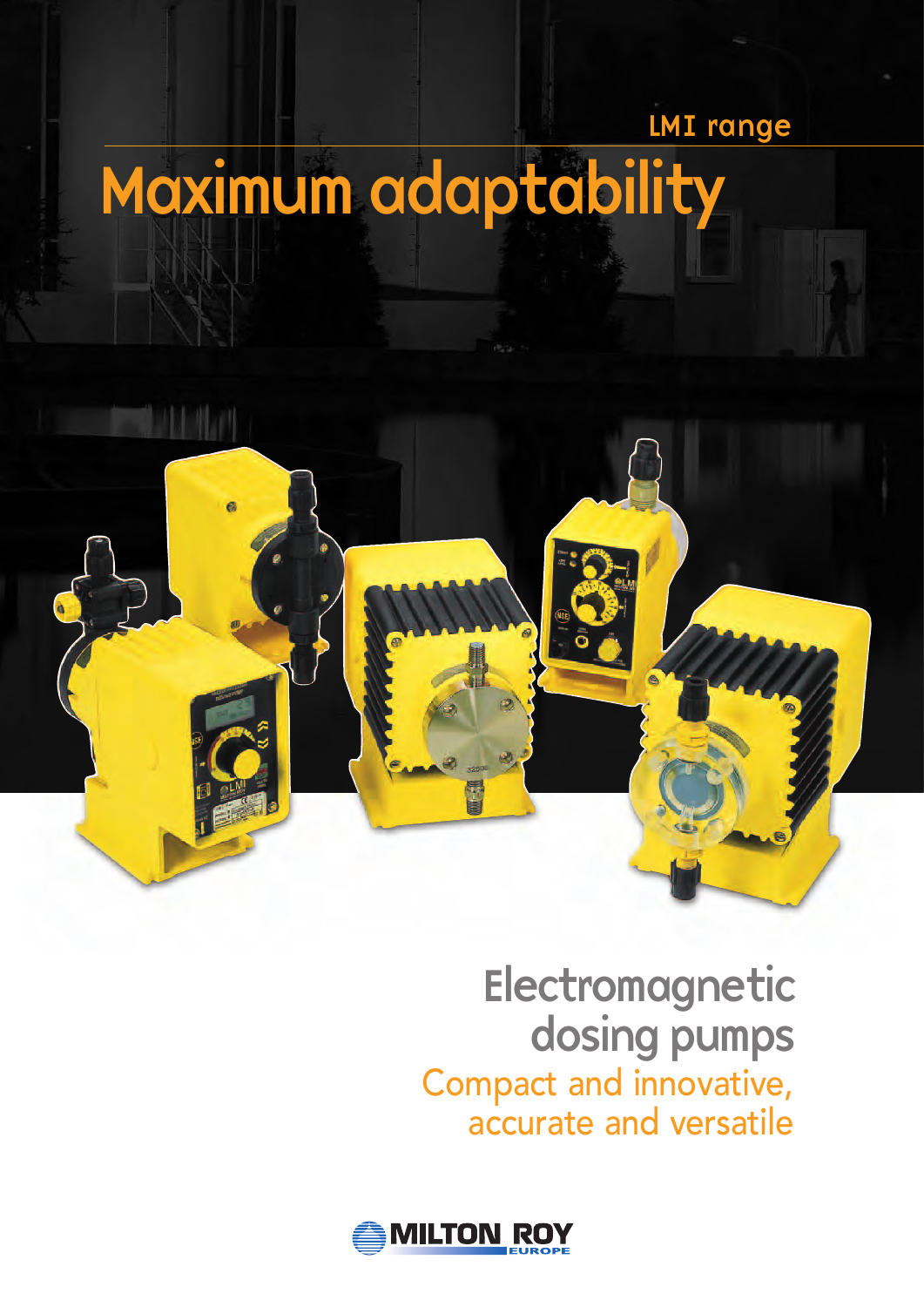# Well-measured solutions LMI pumps

Proven precision, compactness, strength and adaptability

For over a quarter of a century, LMI dosing pumps have been providing precise feed control in water treatment applications all over the world.

Their outstanding flexibility has also proven itself in many other industries. Their reputation for reliability has steadily opened up new fields of application, including some unexpected ones!

Thanks to our use of ever more technical and versatile materials, the list of aggressive substances these pumps are capable of handling keeps growing.

The functional evolution of the LMI range of pumps, from manual mode to proportional or programmable mode, has resulted in solutions that have been proven not only for water treatment, but also in industry, where applications are most complex.

## Open solutions





Water treatment at all stages of the supply and sewage cycle, agricultural fertiliser injection systems, industrial production lines for paper mills and food processing plants for example, swimming pool treatment and conditioning… LMI dosing pumps are used in so many applications it would be impossible to list them all: every day brings new proof of their muchappreciated versatility.

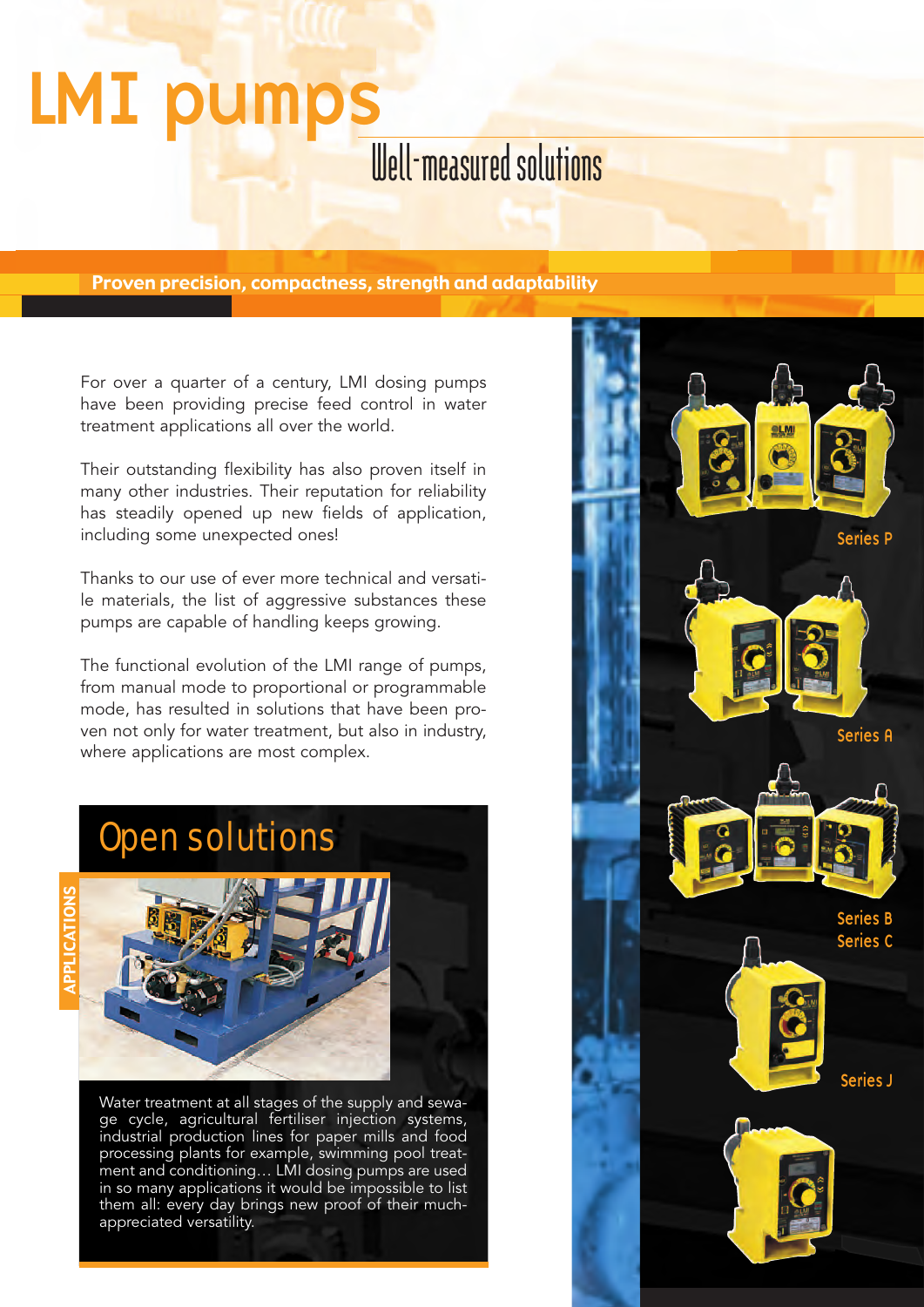# **Efficiency**

# 7 key factors

#### Guided tour of LMI benefits

**LMI pumps are used to inject precise quantities of a chemical product in a treatment process. A single moving part displaces the diaphragm. This mechanical design draws very little power and enables the pump to be hermetically sealed, making it suitable for use in extremely aggressive environments.**



Accurate guiding and three-stage seat (three separate seals) for enhanced precision.

#### Efficient, long-lasting electromagnetic power unit (EPU)

The drive system is designed around a dynamically spring-balanced electromagnet. This improves efficiency and service life while minimising power consumption.